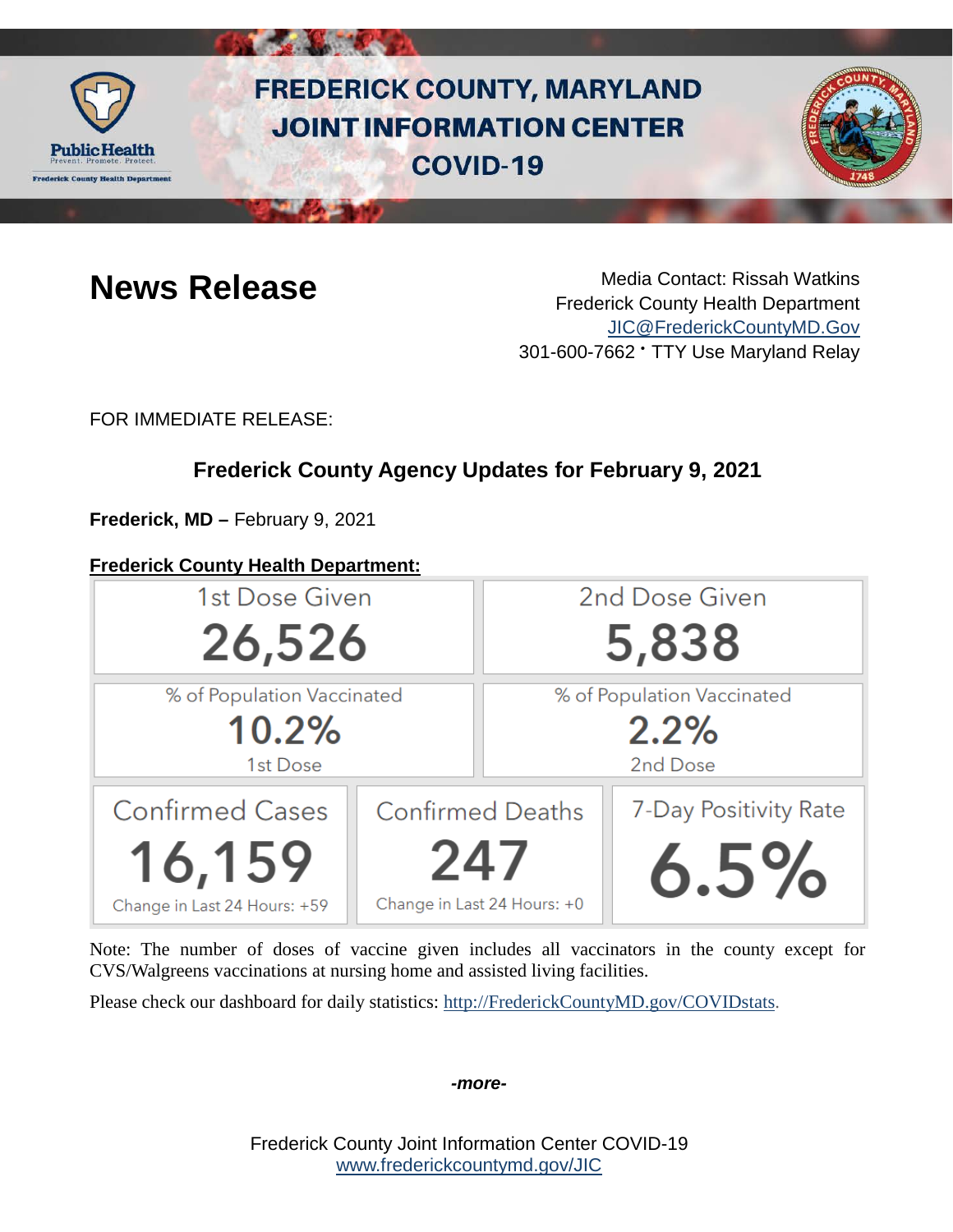

**Page 2/JIC**

#### **Update on COVID-19 Vaccine:**

**12,150** total 1st doses of COVID-19 vaccine received by Frederick County Health Department to date **0** 1st doses of COVID-19 vaccine received by Frederick County Health Department this week **60,514** total Vaccine Interest Forms submitted

# Currently Eligible

People in groups 1A, 1B, and 1C are currently eligible, but there is not enough vaccine for everyone who is eligible. Once your group is eligible, it continues to stay eligible.

# Currently Vaccinating

Frederick County Health Department is currently vaccinating: **1A and 1B who live or work in Frederick County** and is prioritizing people 75+ and a minimum of 100 educators each week, according to guidance from the Maryland Department of Health.

- Thousands of people on the Vaccine Interest Form means it will take several weeks before you are contacted to schedule a vaccination appointment
- Please be patient and refrain from contacting the Health Department to receive a status update on when we will move to other priority groups and when you will be able to schedule your appointment.

### Current Process

Anyone who lives or works in Frederick County who is interested in getting COVID-19 vaccine should complete the Vaccine Interest Form in the blue box on our [Vaccine webpage.](https://health.frederickcountymd.gov/629/COVID-19-Vaccine)

#### **Completing this form does NOT make an appointment for you to get the vaccine.**

- o We will contact people who have registered on this form by priority group as we receive more vaccine.
- o You will be contacted by the email you provide in the form. When you are contacted, you will need to register for your appointment online.
- o **You only need to complete the form once.**
- o It may be several days, weeks, or longer until you are contacted since it depends on vaccine availability.
- o If you receive an email with a link to a clinic, please *do not share that link*. Sharing or posting clinic links takes appointments away from people who are in higher priority groups and is not fair for others. Please be considerate of our community.
- o *NEW!!* If you have already scheduled or received your 1<sup>st</sup> dose of vaccine, please [click this link](https://forms.office.com/Pages/ResponsePage.aspx?id=LTTGSAY4Q0id7GpAsbuHNwWNYN1Yz5tBp0XTFg0s7vVUQzg2UFZYWVEzOThNVUtWRkpYSjNOUlBSUCQlQCN0PWcu) to unsubscribe from the list.

*-more-*

Frederick County Joint Information Center COVID-19 [www.frederickcountymd.gov/JIC](https://frederickcountymd.gov/JIC)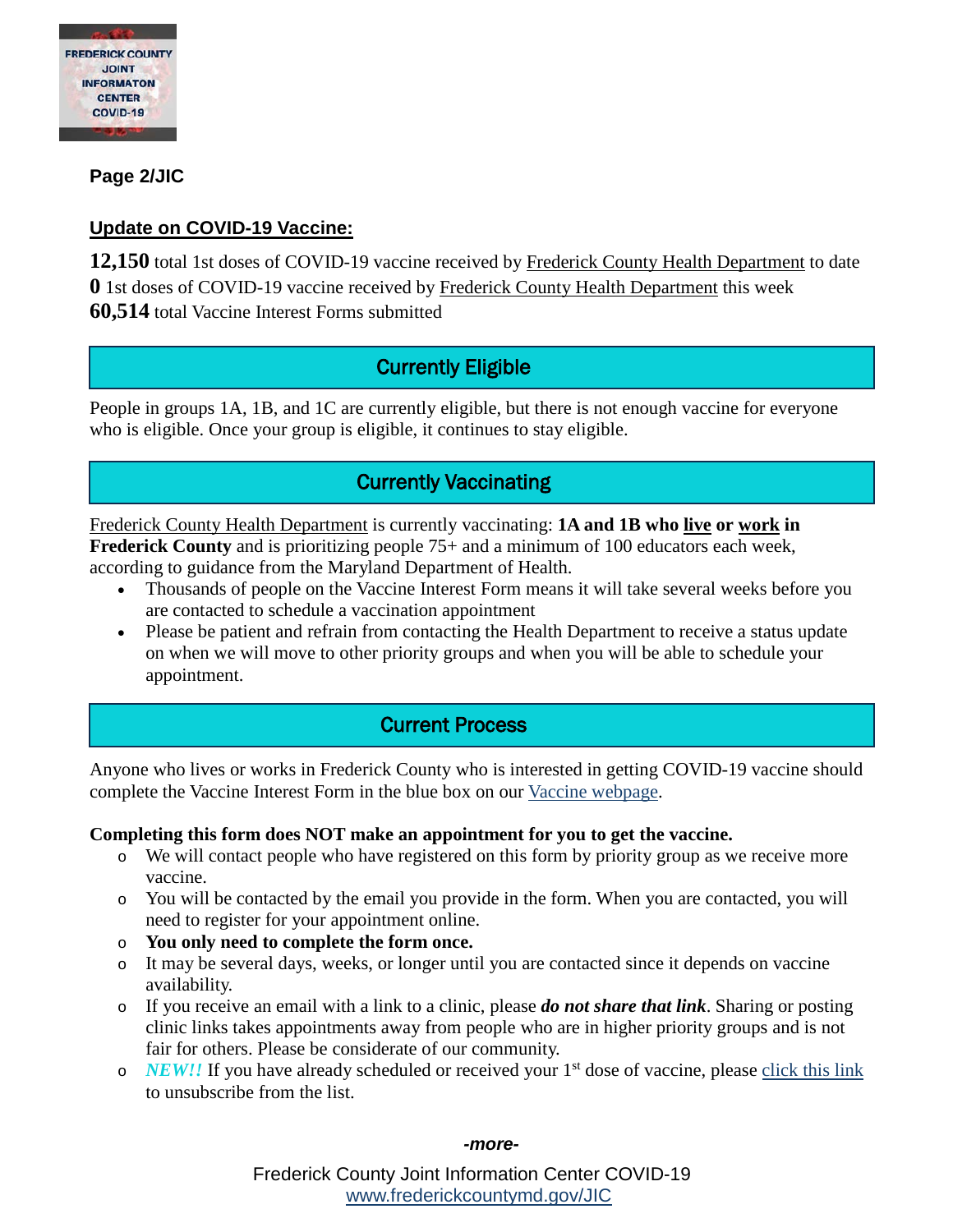

#### **Page 3/JIC**

#### *Frequently Asked Questions*

- What happens if the vaccination clinic has to cancel for the weather?
	- o If a vaccination clinic has to be delayed or rescheduled due to inclement weather, everyone who has an appointment for that clinic will be notified of the change by email. Plans will be made to accommodate all scheduled appointments.
- My appointment is scheduled for Butterfly Ridge Elementary School. Will the location change when students are back in schools?
	- o Frederick County Public Schools has worked with the Health Department to allow the scheduled clinics to continue as planned.

#### **COVID-19 Education and Outreach:**

The NAACP and Frederick Progressives are hosting a zoom meeting to address COVID-19 in the Frederick County Black and LatinX communities. Frederick County Health Officer Dr. Barbara Brookmyer and Shawn Dennison will be guest speakers. This session will address the impact of COVID-19 on these communities and take a look at statistics, disparities, underlying conditions, testing, and vaccine facts. Interpreters for Spanish and ASL will be provided. This session is open to the community and will be held on February 10 from 7-9pm. Join by zoom at [https://bit.ly/2YHn4sb.](https://bit.ly/2YHn4sb)

#### **Maryland Vaccine Update:**

Beginning on Thursday, February 11, CVS pharmacies will begin providing COVID-19 vaccinations at 18 locations in Maryland**,** including Baltimore, Bowie, Chester, Frederick, Fulton, Hagerstown, Ocean City, and Rockville. Appointments will become available for booking as early as Tuesday, February 9. Go to [MD Vaccination Locations](https://coronavirus.maryland.gov/datasets/md-vaccination-locations/data?geometry=-84.220%2C37.447%2C-70.344%2C40.437) to find a provider near you by zip code.

#### **Frederick County Office of Economic Development:**

Registration for a second round of KN-95 mask distribution starts today. These masks are FREE and no pickup is required! Food service establishments are eligible for up to 5 masks per server based on interest and inventory. Sign up through [this link.](http://survey.constantcontact.com/survey/a07ehk1bihikkmwfjqs/start)

Hospitality Grant closes Thursday at 3pm. To apply for a grant, visit [http://FrederickCountyMD.gov/HospitalityGrants.](http://frederickcountymd.gov/HospitalityGrants)

*-more-*